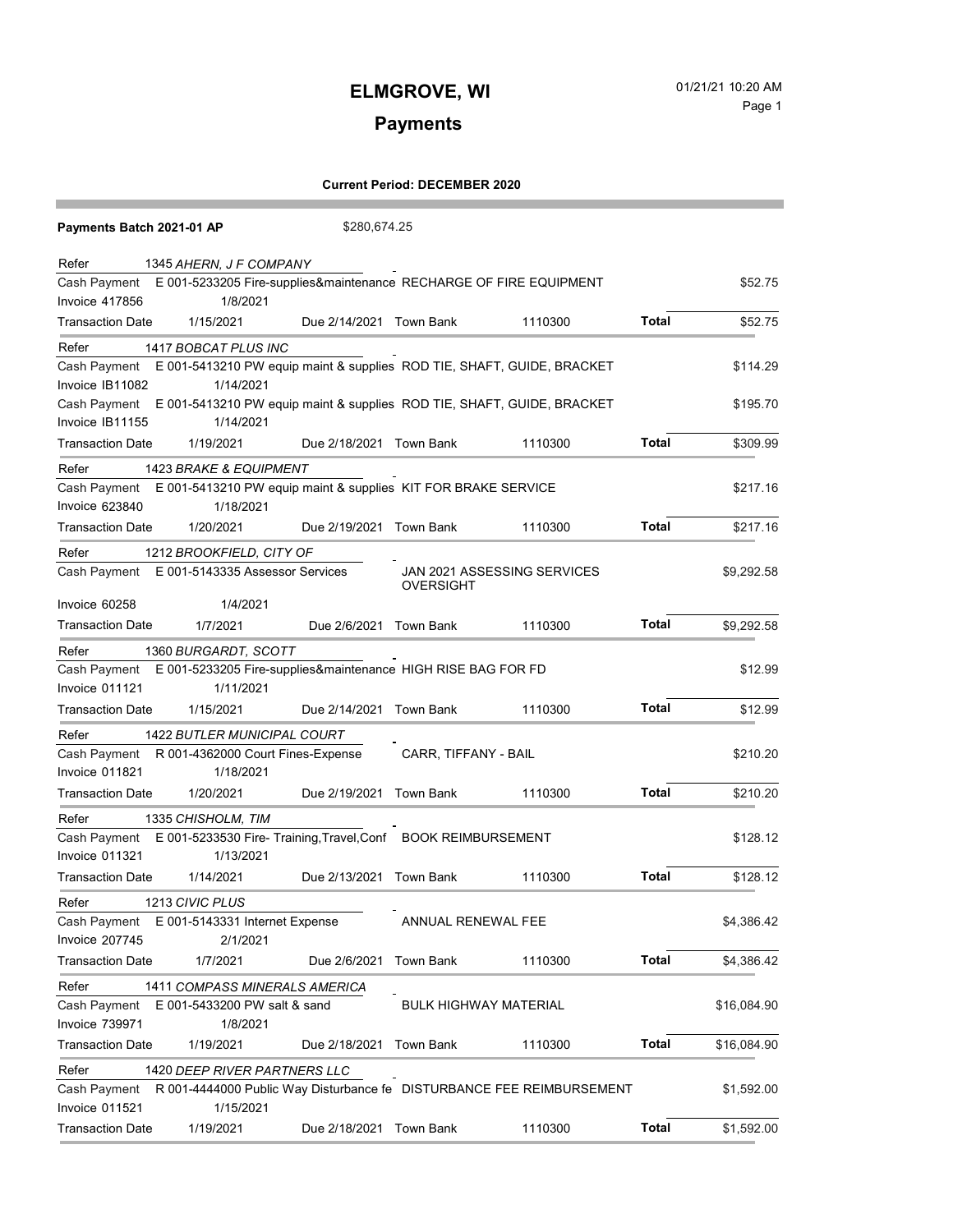## **ELMGROVE, WI** 01/21/21 10:20 AM Page 2

# **Payments**

| Refer<br>1200 DELAFIELD, CITY OF                                                               |                         |                                 |              |            |
|------------------------------------------------------------------------------------------------|-------------------------|---------------------------------|--------------|------------|
| Cash Payment E 001-5215335 PD Suburban Critical Incid SCIT ANNUAL DUES 2021                    |                         |                                 |              | \$7,000.00 |
| <b>Invoice 01052021</b><br>1/5/2021                                                            |                         |                                 |              |            |
| <b>Transaction Date</b><br>1/7/2021                                                            | Due 2/6/2021 Town Bank  | 1110300                         | Total        | \$7,000.00 |
| 1356 DONS AUTO BODY<br>Refer                                                                   |                         |                                 |              |            |
| E 001-5213210 Police-vehicle repair/maint PAINT, MATERIALS AND LABOR- DECEMBER<br>Cash Payment |                         |                                 |              | \$755.02   |
| 1/7/2021<br>Invoice 1159                                                                       |                         |                                 |              |            |
| E 001-5213210 Police-vehicle repair/maint PAINT, MATERIALS AND LABOR- DECEMBER<br>Cash Payment |                         |                                 |              | \$842.00   |
| Invoice 1160<br>1/7/2021                                                                       |                         |                                 |              |            |
| E 001-5213210 Police-vehicle repair/maint PAINT, MATERIALS AND LABOR- DECEMBER<br>Cash Payment |                         |                                 |              | \$350.00   |
| Invoice 1158<br>1/7/2021                                                                       |                         |                                 |              |            |
| <b>Transaction Date</b><br>1/15/2021                                                           | Due 2/14/2021 Town Bank | 1110300                         | <b>Total</b> | \$1,947.02 |
| 1353 DOUGLAS, CHRISTOPHER<br>Refer                                                             |                         |                                 |              |            |
| Cash Payment E 008-5223520 EMS Training                                                        |                         | <b>EMT CLASS REIMBURSEMENT</b>  |              | \$788.53   |
| 1/6/2021<br>Invoice 169280-2                                                                   |                         |                                 |              |            |
| Cash Payment E 008-5223520 EMS Training                                                        |                         | <b>EMT CLASS REIMBURSEMENT</b>  |              | \$104.00   |
| Invoice 011221<br>1/12/2021                                                                    |                         |                                 |              |            |
| <b>Transaction Date</b><br>1/15/2021                                                           | Due 2/14/2021 Town Bank | 1110300                         | <b>Total</b> | \$892.53   |
| Refer<br>1351 FISHER, SAM                                                                      |                         |                                 |              |            |
| Cash Payment E 008-5223520 EMS Training                                                        |                         | <b>WCTC EMT COURSE MATERIAL</b> |              | \$779.34   |
| Invoice 011021<br>1/10/2021                                                                    |                         |                                 |              |            |
| 1/15/2021<br><b>Transaction Date</b>                                                           | Due 2/14/2021 Town Bank | 1110300                         | <b>Total</b> | \$779.34   |
| Refer<br>1202 GOODYEAR AUTO SERVICE CENT                                                       |                         |                                 |              |            |
| Cash Payment E 001-5213210 Police-vehicle repair/maint 2011 FORD TRUCK ALIGNMENT AND TIRE      | <b>REPLACEMENT</b>      |                                 |              | \$288.11   |
| Invoice 283561<br>1/2/2021                                                                     |                         |                                 |              |            |
| E 001-5413210 PW equip maint & supplies 2015 FORD TRUCK TIRE INSTALL<br>Cash Payment           |                         |                                 |              | \$388.78   |
| Invoice 283689<br>1/8/2021                                                                     |                         |                                 |              |            |
| <b>Transaction Date</b><br>1/7/2021                                                            | Due 2/6/2021 Town Bank  | 1110300                         | Total        | \$676.89   |
| Refer<br>1334 GRAINGER, WW INC                                                                 |                         |                                 |              |            |
| Cash Payment E 008-5223235 Medical Supplies-squads                                             | <b>EMS THERMOMETER</b>  |                                 |              | \$93.33    |
| Invoice 1403797102<br>1/13/2021                                                                |                         |                                 |              |            |
| Cash Payment E 001-5173200 GG Bldg maintenance                                                 | DPW WATER COOLER        |                                 |              | \$1,268.14 |
| Invoice 6494813303<br>1/11/2021                                                                |                         |                                 |              |            |
| 1/14/2021<br><b>Transaction Date</b>                                                           | Due 2/13/2021 Town Bank | 1110300                         | Total        | \$1,361.47 |
| Refer<br>1224 HACH COMPANY                                                                     |                         |                                 |              |            |
| Cash Payment<br>E 002-3230300 Inspection and Engineering SCADA RENEWAL ANNUAL                  |                         |                                 |              | \$1,498.00 |
| Invoice 1065-20PW<br>12/3/2020                                                                 |                         |                                 |              |            |
| <b>Transaction Date</b><br>1/7/2021                                                            | Due 2/6/2021 Town Bank  | 1110300                         | <b>Total</b> | \$1,498.00 |
| Refer<br>1203 HARTLAND, VILLAGE                                                                |                         |                                 |              |            |
| Cash Payment                                                                                   | FUND 803-52100-300 MIU  |                                 |              | \$350.00   |
| Invoice 01052021<br>1/5/2021                                                                   |                         |                                 |              |            |
| <b>Transaction Date</b><br>1/7/2021                                                            | Due 2/6/2021 Town Bank  | 1110300                         | <b>Total</b> | \$350.00   |
| Refer<br><b>1415 HUNZICKER LLC</b>                                                             |                         |                                 |              |            |
| E 001-5413199 PW Bldg & grounds mainte SOLARONICS COMPLETE BURNER<br>Cash Payment              |                         |                                 |              | \$525.00   |
| Invoice 095841<br>1/15/2021                                                                    |                         |                                 |              |            |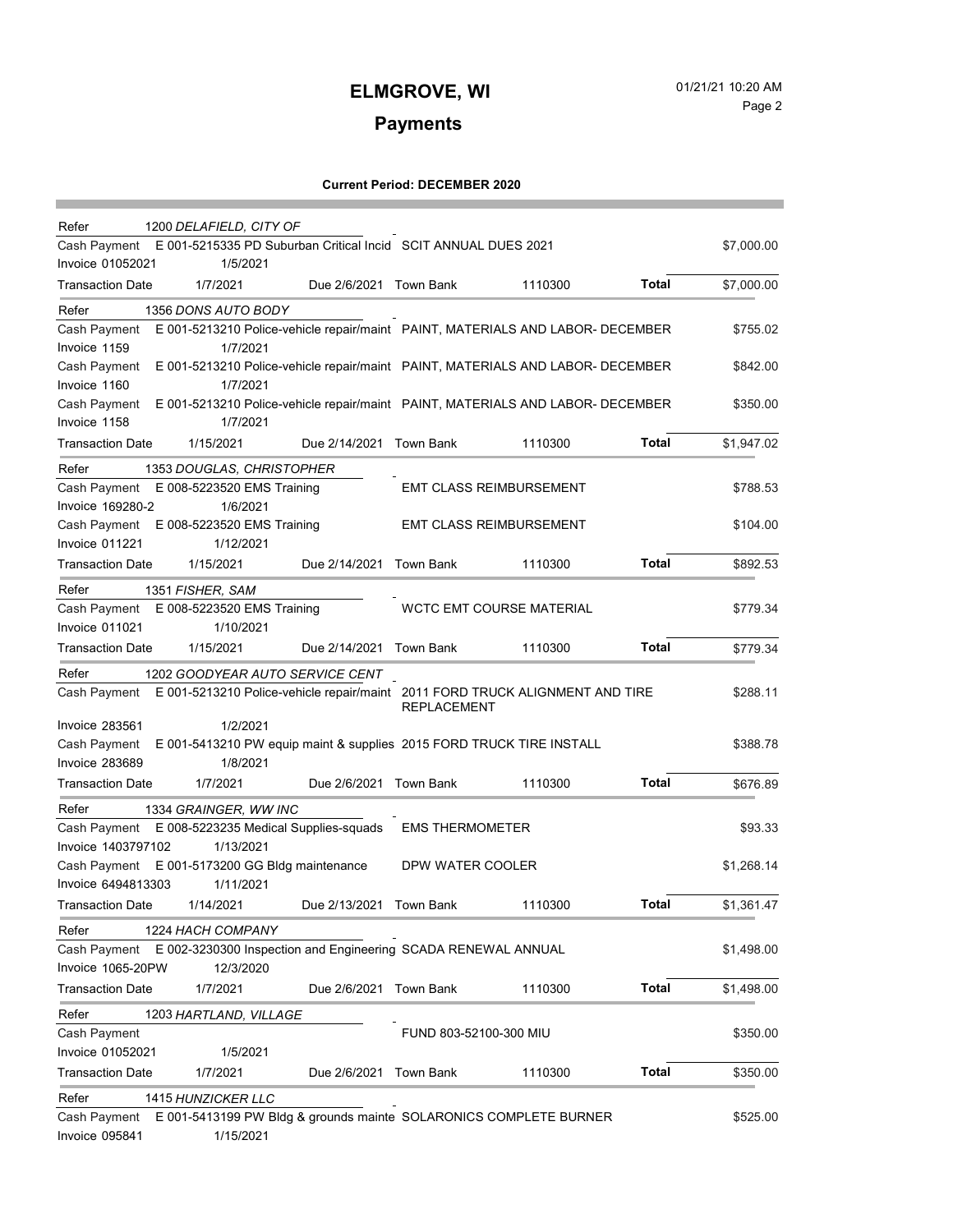## **ELMGROVE, WI** 01/21/21 10:20 AM Page 3

ı

# **Payments**

| <b>Transaction Date</b>                                                         | 1/19/2021                              | Due 2/18/2021 Town Bank |                                   | 1110300                             | Total        | \$525.00    |
|---------------------------------------------------------------------------------|----------------------------------------|-------------------------|-----------------------------------|-------------------------------------|--------------|-------------|
| Refer                                                                           | 1419 IRGENS, MARK                      |                         |                                   |                                     |              |             |
| Cash Payment G 001-3350100 Demolition Deposits                                  |                                        |                         | DEMO DEPOSIT RETURN               |                                     |              | \$12,000.00 |
| Invoice 011521                                                                  | 1/15/2021                              |                         |                                   |                                     |              |             |
| <b>Transaction Date</b>                                                         | 1/19/2021                              | Due 2/18/2021           | Town Bank                         | 1110300                             | <b>Total</b> | \$12,000.00 |
| Refer                                                                           | 1219 JANI-KING OF MILWAUKEE            |                         |                                   |                                     |              |             |
| Cash Payment E 001-5143350 Bldg Cleaning- Contract                              |                                        |                         |                                   | JANUARY 2020 MONTHLY SERVICE CHARGE |              | \$1,925.00  |
| Invoice MIL01210170                                                             | 1/1/2021                               |                         |                                   |                                     |              |             |
| <b>Transaction Date</b>                                                         | 1/7/2021                               | Due 2/6/2021            | Town Bank                         | 1110300                             | Total        | \$1,925.00  |
| Refer                                                                           | 1231 LEAGUE WIS. MUNICIPALITIES        |                         |                                   |                                     |              |             |
| Cash Payment E 001-5143000 GG Training/Dues                                     |                                        |                         | <b>STANDARD DUES</b>              |                                     |              | \$3,875.16  |
| Invoice 10164-2020                                                              | 12/11/2020                             |                         |                                   |                                     |              |             |
| <b>Transaction Date</b>                                                         | 1/7/2021                               | Due 2/6/2021 Town Bank  |                                   | 1110300                             | Total        | \$3,875.16  |
| Refer                                                                           | 1346 MIDWEST FIBER                     |                         |                                   |                                     |              |             |
| Cash Payment E 001-5143331 Internet Expense                                     |                                        |                         | SERVICES FROM 1/15/21 TO 2/14/21  |                                     |              | \$877.81    |
| Invoice 20298                                                                   | 1/15/2021                              |                         |                                   |                                     |              |             |
| <b>Transaction Date</b>                                                         | 1/15/2021                              | Due 2/14/2021 Town Bank |                                   | 1110300                             | Total        | \$877.81    |
| Refer                                                                           | 1233 MIDWEST PAVING EQUIPMENT          |                         |                                   |                                     |              |             |
| Cash Payment E 001-5423200 conference, training PW                              |                                        |                         | 2021 ANNUAL DUES                  |                                     |              | \$70.00     |
| Invoice 12182020                                                                | 12/18/2020                             |                         |                                   |                                     |              |             |
| <b>Transaction Date</b>                                                         | 1/7/2021                               | Due 2/6/2021 Town Bank  |                                   | 1110300                             | <b>Total</b> | \$70.00     |
| Refer                                                                           | 1204 MILLER MARRIOTT CONSTRUCTIO       |                         |                                   |                                     |              |             |
| Cash Payment G 001-3350100 Demolition Deposits                                  |                                        |                         |                                   | DEMO DEPOSIT REFUND 13685 WTP RD    |              | \$3,000.00  |
| <b>Invoice 01052021</b>                                                         | 1/5/2021                               |                         |                                   |                                     |              |             |
| <b>Transaction Date</b>                                                         | 1/7/2021                               | Due 2/6/2021 Town Bank  |                                   | 1110300                             | Total        | \$3,000.00  |
| Refer                                                                           | 1234 MOTION & CONTROL ENTERPRIS        |                         |                                   |                                     |              |             |
| Cash Payment E 001-5413210 PW equip maint & supplies CLAMP                      |                                        |                         |                                   |                                     |              | \$14.84     |
| Invoice Z49523-001                                                              | 1/5/2021                               |                         |                                   |                                     |              |             |
| <b>Transaction Date</b>                                                         | 1/7/2021                               | Due 2/6/2021 Town Bank  |                                   | 1110300                             | Total        | \$14.84     |
| Refer                                                                           | 1364 MOULAS GROUP LLC                  |                         |                                   |                                     |              |             |
| Cash Payment                                                                    | E 001-5143330 Computer Maintenance     |                         | IT Services- Computer software    |                                     |              | \$30,208.00 |
| Invoice 101165                                                                  | 1/1/2021                               |                         |                                   |                                     |              |             |
| Cash Payment E 001-5143331 Internet Expense                                     |                                        |                         | IT Services- Internet software    |                                     |              | \$26,568.87 |
| Invoice 101165                                                                  | 1/1/2021                               |                         |                                   |                                     |              |             |
| Cash Payment                                                                    | E 001-5143330 Computer Maintenance     |                         | 2021 Server support               |                                     |              | \$42,824.00 |
| Invoice 101164                                                                  | 1/1/2021                               |                         |                                   |                                     |              |             |
| <b>Transaction Date</b>                                                         | 1/15/2021                              | Due 2/14/2021           | Town Bank                         | 1110300                             | <b>Total</b> | \$99,600.87 |
| Refer                                                                           | 1363 MUNICIPAL PROPERTY INSURANC       |                         |                                   |                                     |              |             |
| Cash Payment                                                                    | E 001-5193425 Insurance- Property/fire |                         | <b>INSURANCE 1/1/21 TO 1/1/22</b> |                                     |              | \$14,748.00 |
| Invoice 010421                                                                  | 1/4/2021                               |                         |                                   |                                     |              |             |
| <b>Transaction Date</b>                                                         | 1/15/2021                              | Due 2/14/2021 Town Bank |                                   | 1110300                             | Total        | \$14,748.00 |
| Refer                                                                           | 1235 MUSKEGO, CITY OF                  |                         |                                   |                                     |              |             |
| E 001-5203325 911 Annual Maintenance C annual fee 911 equipment<br>Cash Payment |                                        |                         |                                   |                                     |              | \$13,000.00 |
| Invoice 178457                                                                  | 12/8/2020                              |                         |                                   |                                     |              |             |
| <b>Transaction Date</b>                                                         | 1/7/2021                               | Due 2/6/2021 Town Bank  |                                   | 1110300                             | <b>Total</b> | \$13,000.00 |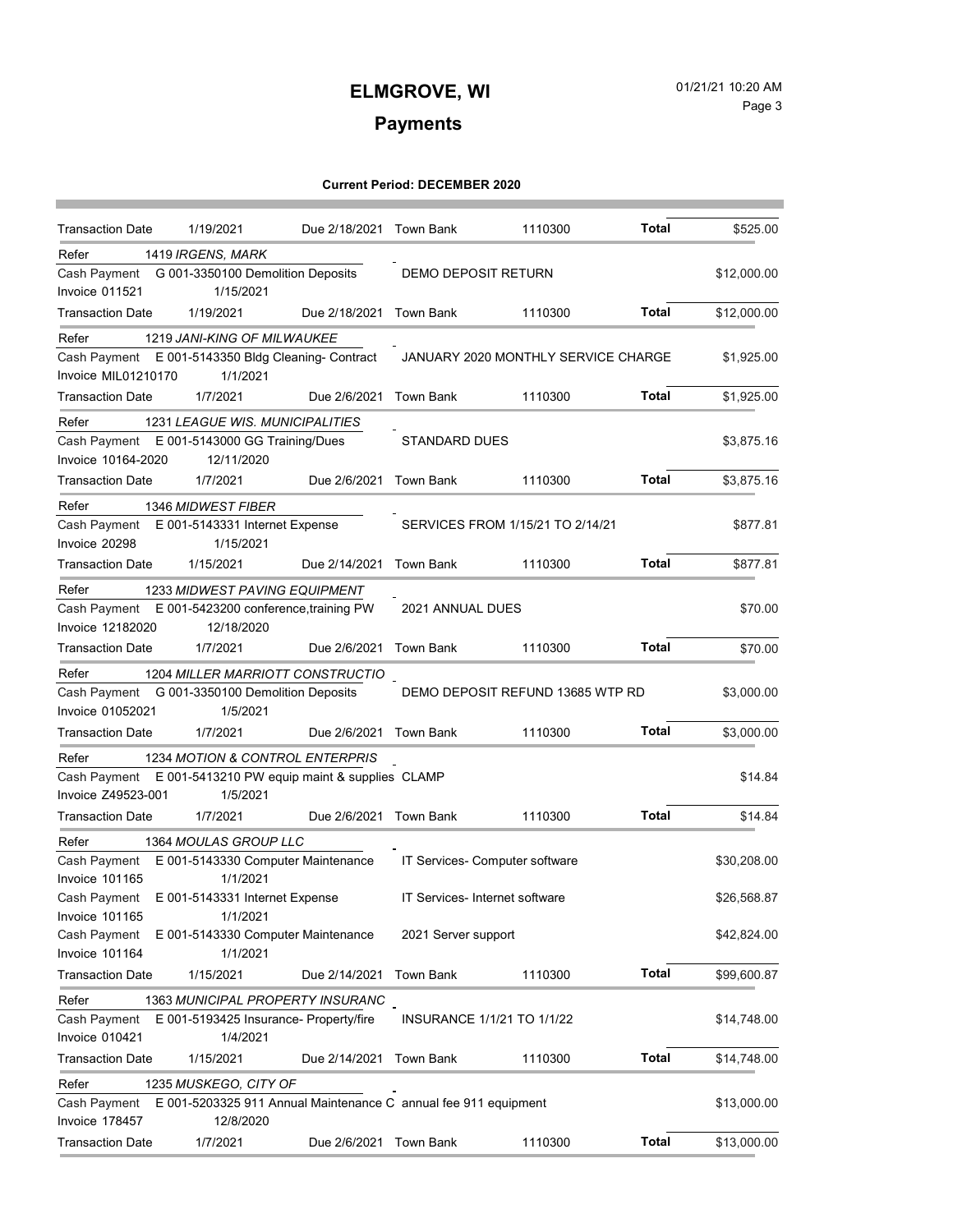## **ELMGROVE, WI** 01/21/21 10:20 AM Page 4

۰

# **Payments**

| Refer<br>1421 NORTHERN LAKE SERVICE INC<br>Cash Payment E 001-5173200 GG Bldg maintenance |                                                                               | <b>JANUARY BACTERIA SAMPLE</b> |                         |         | \$22.00      |             |
|-------------------------------------------------------------------------------------------|-------------------------------------------------------------------------------|--------------------------------|-------------------------|---------|--------------|-------------|
| Invoice 394067                                                                            | 1/19/2021                                                                     |                                |                         |         |              |             |
| <b>Transaction Date</b>                                                                   | 1/20/2021                                                                     | Due 2/19/2021 Town Bank        |                         | 1110300 | Total        | \$22.00     |
|                                                                                           |                                                                               |                                |                         |         |              |             |
| Refer                                                                                     | 1426 OFFICE DEPOT CREDIT PLAN                                                 |                                |                         |         |              |             |
|                                                                                           | Cash Payment E 001-5121045 Court Office Supplies                              |                                | PD OFFICE SUPPLIES      |         |              | \$20.99     |
| Invoice 011321                                                                            | 1/13/2021                                                                     |                                |                         |         |              |             |
| <b>Transaction Date</b>                                                                   | 1/20/2021                                                                     | Due 2/19/2021                  | Town Bank               | 1110300 | Total        | \$20.99     |
| Refer                                                                                     | 1425 OFFICE DEPOT INC                                                         |                                |                         |         |              |             |
|                                                                                           | Cash Payment E 001-5121045 Court Office Supplies                              |                                | <b>RIBBON</b>           |         |              | \$23.95     |
| Invoice 148056137001                                                                      | 1/6/2021                                                                      |                                |                         |         |              |             |
|                                                                                           | Cash Payment E 001-5121045 Court Office Supplies                              |                                | <b>RIBBON</b>           |         |              | \$4.79      |
| Invoice 148056137002                                                                      | 1/6/2021                                                                      |                                |                         |         |              |             |
| <b>Transaction Date</b>                                                                   | 1/20/2021                                                                     | Due 2/19/2021 Town Bank        |                         | 1110300 | Total        | \$28.74     |
| Refer                                                                                     | 1278 R & R INSURANCE SERVICES INC                                             |                                |                         |         |              |             |
| Cash Payment                                                                              | E 001-5193445 Insurance- Workers compe 2021 Work Comp                         |                                |                         |         |              | \$18,083.00 |
| <b>Invoice 2386863</b>                                                                    | 12/28/2020                                                                    |                                |                         |         |              |             |
| Cash Payment                                                                              | E 001-5193415 Insurance- Gen Liability/Cri 2021 Crime insurance               |                                |                         |         |              | \$1,260.00  |
| <b>Invoice 2382588</b>                                                                    | 12/28/2020                                                                    |                                |                         |         |              |             |
| Cash Payment                                                                              | E 001-5193415 Insurance- Gen Liability/Cri 2021 INSURANCE PACKAGES            |                                |                         |         |              | \$10,255.26 |
| <b>Invoice 2386862</b>                                                                    | 12/28/2020                                                                    |                                |                         |         |              |             |
|                                                                                           | Cash Payment E 001-5193416 Insurance- Police Professi 2021 INSURANCE PACKAGES |                                |                         |         |              | \$5,149.00  |
| <b>Invoice 2386862</b>                                                                    | 12/28/2020                                                                    |                                |                         |         |              |             |
|                                                                                           | Cash Payment E 001-5193430 Insurance- Vehicles                                |                                | 2021 INSURANCE PACKAGES |         |              | \$3,293.25  |
| <b>Invoice 2386862</b>                                                                    | 12/28/2020                                                                    |                                |                         |         |              |             |
|                                                                                           | Cash Payment E 001-5193430 Insurance- Vehicles                                |                                | 2021 INSURANCE PACKAGES |         |              | \$5,820.00  |
| <b>Invoice 2386862</b>                                                                    | 12/28/2020                                                                    |                                |                         |         |              |             |
| Cash Payment                                                                              | E 001-5193435 Insurance - Public Officials 2021 INSURANCE PACKAGES            |                                |                         |         |              | \$4,651.50  |
| <b>Invoice 2386862</b>                                                                    | 12/28/2020                                                                    |                                |                         |         |              |             |
| Cash Payment                                                                              | E 002-3230550 Insurance                                                       |                                | 2021 INSURANCE PACKAGES |         |              | \$3,548.99  |
| <b>Invoice 2386862</b>                                                                    | 12/28/2020                                                                    |                                |                         |         |              |             |
|                                                                                           | Cash Payment E 002-3230550 Insurance                                          |                                | 2021 Work comp          |         |              | \$955.00    |
| Invoice                                                                                   |                                                                               |                                |                         |         |              |             |
| <b>Transaction Date</b>                                                                   | 1/11/2021                                                                     | Due 2/10/2021 Town Bank        |                         | 1110300 | Total        | \$53,016.00 |
|                                                                                           |                                                                               |                                |                         |         |              |             |
| Refer                                                                                     | 1244 RUEKERT MIELKE, INC.                                                     |                                |                         |         |              |             |
| Cash Payment                                                                              | E 001-5143332 GIS Expense                                                     |                                | GIS services 2021       |         |              | \$8,870.00  |
| Invoice 134564                                                                            | 12/3/2020                                                                     |                                |                         |         |              |             |
| Cash Payment                                                                              | E 002-3230300 Inspection and Engineering GIS services 2021                    |                                |                         |         |              | \$2,000.00  |
| Invoice 134564                                                                            | 12/3/2020                                                                     |                                |                         |         |              |             |
| Cash Payment                                                                              | E 005-5813100 Engineering/Consulting                                          |                                | GIS services 2021       |         |              | \$2,000.00  |
| Invoice 134564                                                                            | 12/3/2020                                                                     |                                |                         |         |              |             |
| Cash Payment                                                                              | E 001-5423300 PW Consulting Services                                          |                                | GIS services 2021       |         |              | \$2,000.00  |
| Invoice 134564                                                                            | 12/3/2020                                                                     |                                |                         |         |              |             |
| <b>Transaction Date</b>                                                                   | 1/7/2021                                                                      | Due 2/6/2021                   | <b>Town Bank</b>        | 1110300 | <b>Total</b> | \$14,870.00 |
| Refer                                                                                     | 1342 SAFEWAY PEST MANAGEMENT                                                  |                                |                         |         |              |             |
| Cash Payment                                                                              | E 001-5173200 GG Bldg maintenance                                             |                                | <b>MONTHLY SERVICE</b>  |         |              | \$55.00     |
| Invoice 653042                                                                            | 1/12/2021                                                                     |                                |                         |         |              |             |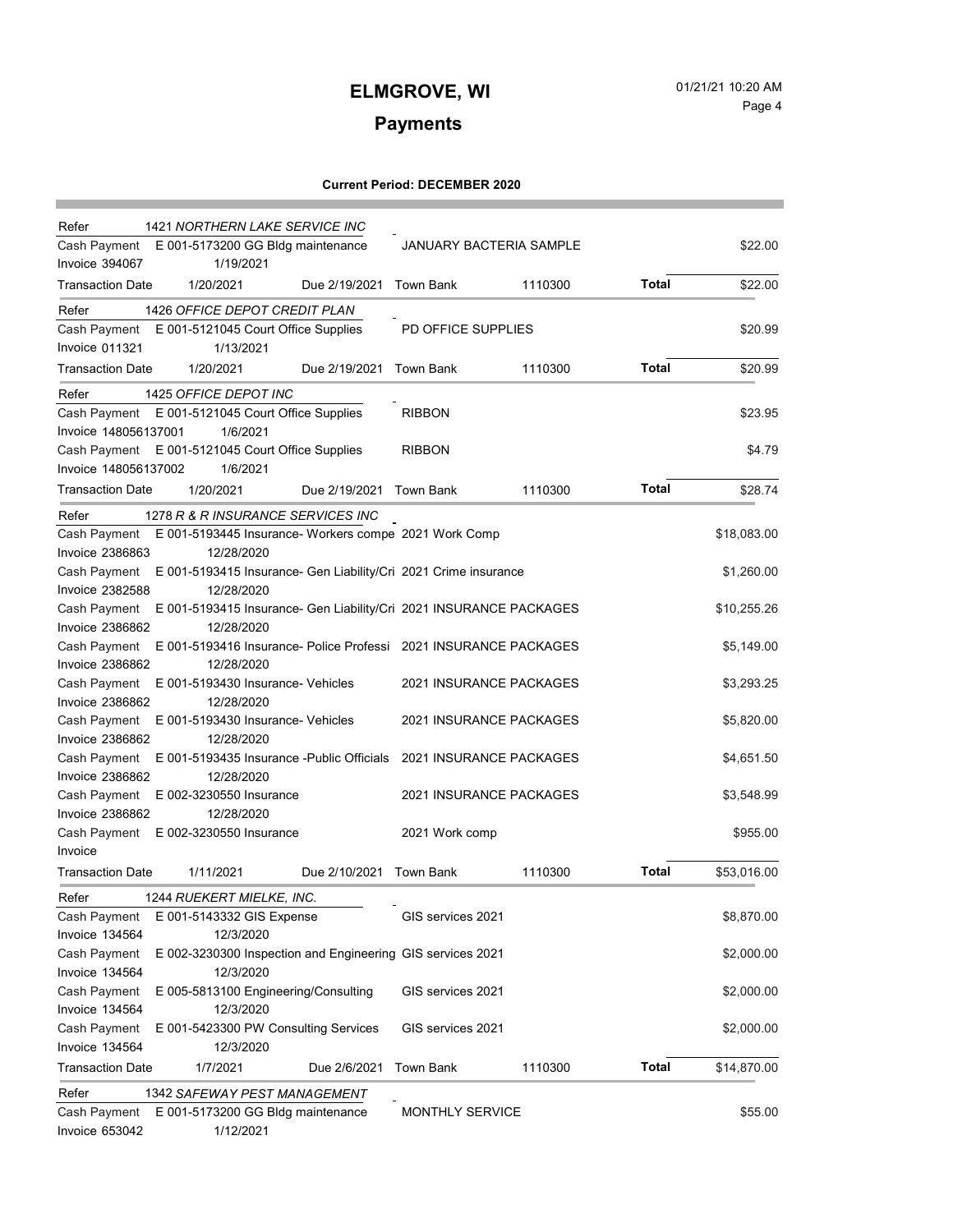a sa kacamatan ing Kabupatèn Kabupatèn Kabupatèn Kabupatèn Kabupatèn Kabupatèn Kabupatèn Kabupatèn Kabupatèn K

# **Payments**

## **Current Period: DECEMBER 2020**

a sa kacamatan ing Kabupatèn Kabupatèn Ing

| <b>Transaction Date</b>                                              | 1/14/2021                                                          | Due 2/13/2021 Town Bank |                              | 1110300                            | Total        | \$55.00    |
|----------------------------------------------------------------------|--------------------------------------------------------------------|-------------------------|------------------------------|------------------------------------|--------------|------------|
| Refer                                                                | 1330 SECURIAN FINANCIAL GROUP INC CK# 103302 1/14/2021             |                         |                              |                                    |              |            |
| Cash Payment                                                         | E 001-5142005 GG life insurance                                    |                         | LIFE INSURANCE FEB 21        |                                    |              | \$155.02   |
| Invoice 02-21                                                        | 1/14/2021                                                          |                         |                              |                                    |              |            |
| Cash Payment                                                         | E 001-5202005 Dispatch Life Insurance                              |                         | LIFE INSURANCE FEB 21        |                                    |              | \$53.78    |
| Invoice 02-21                                                        | 1/14/2021                                                          |                         |                              |                                    |              |            |
| Cash Payment                                                         | E 001-5212005 Police Life Insurance                                |                         | LIFE INSURANCE FEB 21        |                                    |              | \$268.21   |
| Invoice 02-21                                                        | 1/14/2021                                                          |                         |                              |                                    |              |            |
| Cash Payment                                                         | E 001-5232000 Fire-Life/Disability Insuranc LIFE INSURANCE FEB 21  |                         |                              |                                    |              | \$17.78    |
| Invoice 02-21                                                        | 1/14/2021                                                          |                         |                              |                                    |              |            |
| Cash Payment                                                         | E 001-5412005 DPW- life insurance                                  |                         | LIFE INSURANCE FEB 21        |                                    |              | \$110.74   |
| Invoice 02-21                                                        | 1/14/2021                                                          |                         |                              |                                    |              |            |
| Cash Payment                                                         | E 001-5612005 Forestry- Life Insur                                 |                         | LIFE INSURANCE FEB 21        |                                    |              | \$42.34    |
| Invoice 02-21                                                        | 1/14/2021                                                          |                         |                              |                                    |              |            |
| Cash Payment                                                         | E 006-5512005 Library- life insurance                              |                         | LIFE INSURANCE FEB 21        |                                    |              | \$61.49    |
| Invoice 02-21                                                        | 1/14/2021                                                          |                         |                              |                                    |              |            |
| Cash Payment                                                         | E 001-5522005 Recreation-life insurance                            |                         | LIFE INSURANCE FEB 21        |                                    |              | \$3.36     |
| Invoice 02-21                                                        | 1/14/2021                                                          |                         |                              |                                    |              |            |
| Cash Payment                                                         | G 001-2111600 Life Insurance Payable                               |                         | LIFE INSURANCE FEB 21        |                                    |              | \$609.47   |
| Invoice 02-21                                                        | 1/14/2021                                                          |                         |                              |                                    |              |            |
| <b>Transaction Date</b>                                              | 1/14/2021                                                          | Due 2/13/2021           | Town Bank                    | 1110300                            | Total        | \$1,322.19 |
| Refer                                                                | 1337 SPECTRUM - ACCT 2501                                          |                         |                              |                                    |              |            |
|                                                                      | Cash Payment E 001-5173100 GG utilities                            |                         | <b>VILLAGE HALL INTERNET</b> |                                    |              | \$260.00   |
| Invoice 71151250101072                                               | 1/7/2021                                                           |                         |                              |                                    |              |            |
| <b>Transaction Date</b>                                              | 1/14/2021                                                          | Due 2/13/2021           | Town Bank                    | 1110300                            | Total        | \$260.00   |
| Refer                                                                | 1349 SPECTRUM TIME WARNER CABL                                     |                         |                              |                                    |              |            |
|                                                                      | Cash Payment E 001-5143331 Internet Expense                        |                         |                              | INTERNET FOR JANUARY 2021          |              | \$235.00   |
| Invoice 07911840101012                                               | 1/1/2021                                                           |                         |                              |                                    |              |            |
| Cash Payment E 001-5173100 GG utilities<br>INTERNET FOR JANUARY 2021 |                                                                    |                         |                              |                                    |              | \$213.34   |
| Invoice 07911840101012                                               | 1/1/2021                                                           |                         |                              |                                    |              |            |
| <b>Transaction Date</b>                                              | 1/15/2021                                                          | Due 2/14/2021 Town Bank |                              | 1110300                            | Total        | \$448.34   |
| Refer                                                                | 1414 TAPCO                                                         |                         |                              |                                    |              |            |
| Cash Payment                                                         | E 001-5423199 Misc traffic control                                 |                         | <b>MAINT</b>                 | ANNUAL TRAFFIC SIGNAL PREVENTATIVE |              | \$864.00   |
| <b>Invoice 1687635</b>                                               | 1/11/2021                                                          |                         |                              |                                    |              |            |
| <b>Transaction Date</b>                                              | 1/19/2021                                                          | Due 2/18/2021 Town Bank |                              | 1110300                            | <b>Total</b> | \$864.00   |
| Refer                                                                | 1416 UTILITY NETWORK, LLC                                          |                         |                              |                                    |              |            |
| Cash Payment                                                         | E 001-5613200 Forestry Tree Care                                   |                         | <b>BUCKET TRUCK RENTAL</b>   |                                    |              | \$495.00   |
| Invoice 12291                                                        | 1/13/2021                                                          |                         |                              |                                    |              |            |
| <b>Transaction Date</b>                                              | 1/19/2021                                                          | Due 2/18/2021           | Town Bank                    | 1110300                            | <b>Total</b> | \$495.00   |
| Refer                                                                | 1336 WALGREENS                                                     |                         |                              |                                    |              |            |
| Cash Payment                                                         | R 001-4362000 Court Fines-Expense                                  |                         | RESTITUTION FOR #20-353      |                                    |              | \$7.49     |
| Invoice 011321                                                       | 1/13/2021                                                          |                         |                              |                                    |              |            |
| <b>Transaction Date</b>                                              | 1/14/2021                                                          | Due 2/13/2021           | Town Bank                    | 1110300                            | <b>Total</b> | \$7.49     |
|                                                                      |                                                                    |                         |                              |                                    |              |            |
| Refer                                                                | 1418 WAUKESHA CO FIRE CHIEFS                                       |                         |                              |                                    |              |            |
| Cash Payment                                                         | E 001-5233500 Fire-Dues & Subscriptions 2021 WCFCA MEMBERSHIP DUES |                         |                              |                                    |              | \$274.46   |
| Invoice 465                                                          | 1/18/2021                                                          |                         |                              |                                    |              |            |